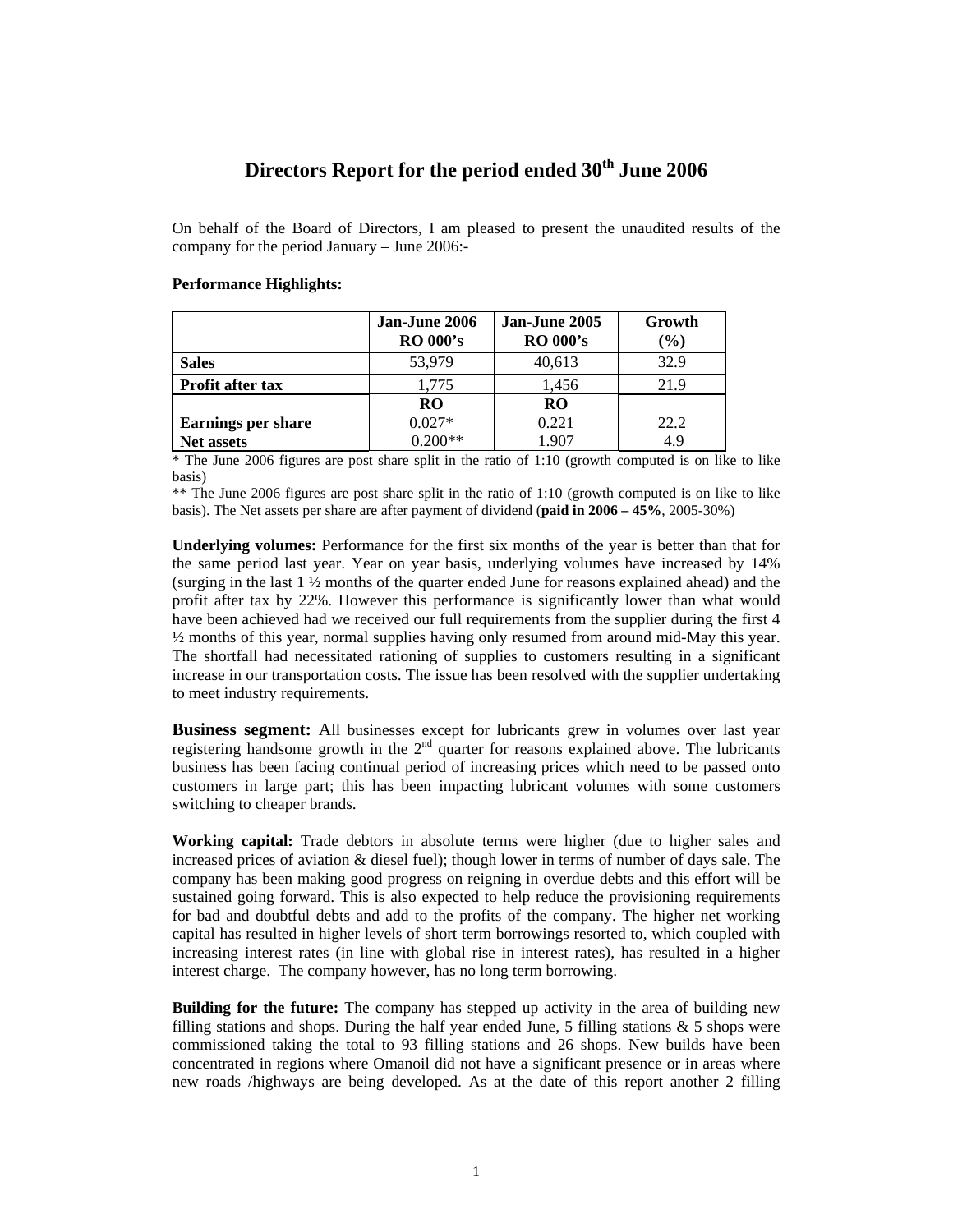stations and 2 shops have been opened. The company expects to end the year with around 98 filling stations and 31 shops in its network. These are expected to contribute to the company's growth going forward. All capital investment has been funded from internal accruals.

**Others:** Shareholders may recall that one of the objectives of the share split which the company had done was to increase the trading volumes and value in the company's share on the Muscat Securities Market (MSM). I am pleased to announce that this objective has been met and the company's again form part of the MSM30 index, the pivotal index of the Muscat Securities Market.

**Health, Safety and Environment (HSE):** There were a few accidents involving company / contractor vechiles but not resulting in any serious injury / fatality. The above apart, there were no other serious health, safety or environment issues the period.

### **Business Developments/Outlook:**

- $\triangleright$  Discussions with Yemen Petroleum Company, with whom an MOU had been signed by the JV company, are progressing well with a delegation from Yemen having recently concluded a visit to Oman.
- $\triangleright$  UAE fuel prices continue to be significantly higher than that in Oman. Sites along the Batinah coast especially those close to the border have seen volume growth due to incoming/outgoing traffic fuelling up vehicles in Oman. This is expected to continue going forward.
- $\triangleright$  Global rise in crude oil prices has seen a spurt in the economy which in turn continues to drive demand for fuel especially from the construction industry.
- $\triangleright$  As the supply issues to the industry from the sole supplier have been sorted out, the growth is expected to be higher in the ensuing quarters where the full benefit of continued supplies will be available.

On behalf of the Board of Directors, I would once again like to express our gratitude to His Majesty Sultan Qaboos bin Said for his inspired leadership and progressive vision that continues to lead the country along a road of growth and prosperity.

On behalf of the Board of Directors

**Salim Abdullah Al Rawas** Muscat Chairman 29 July 2006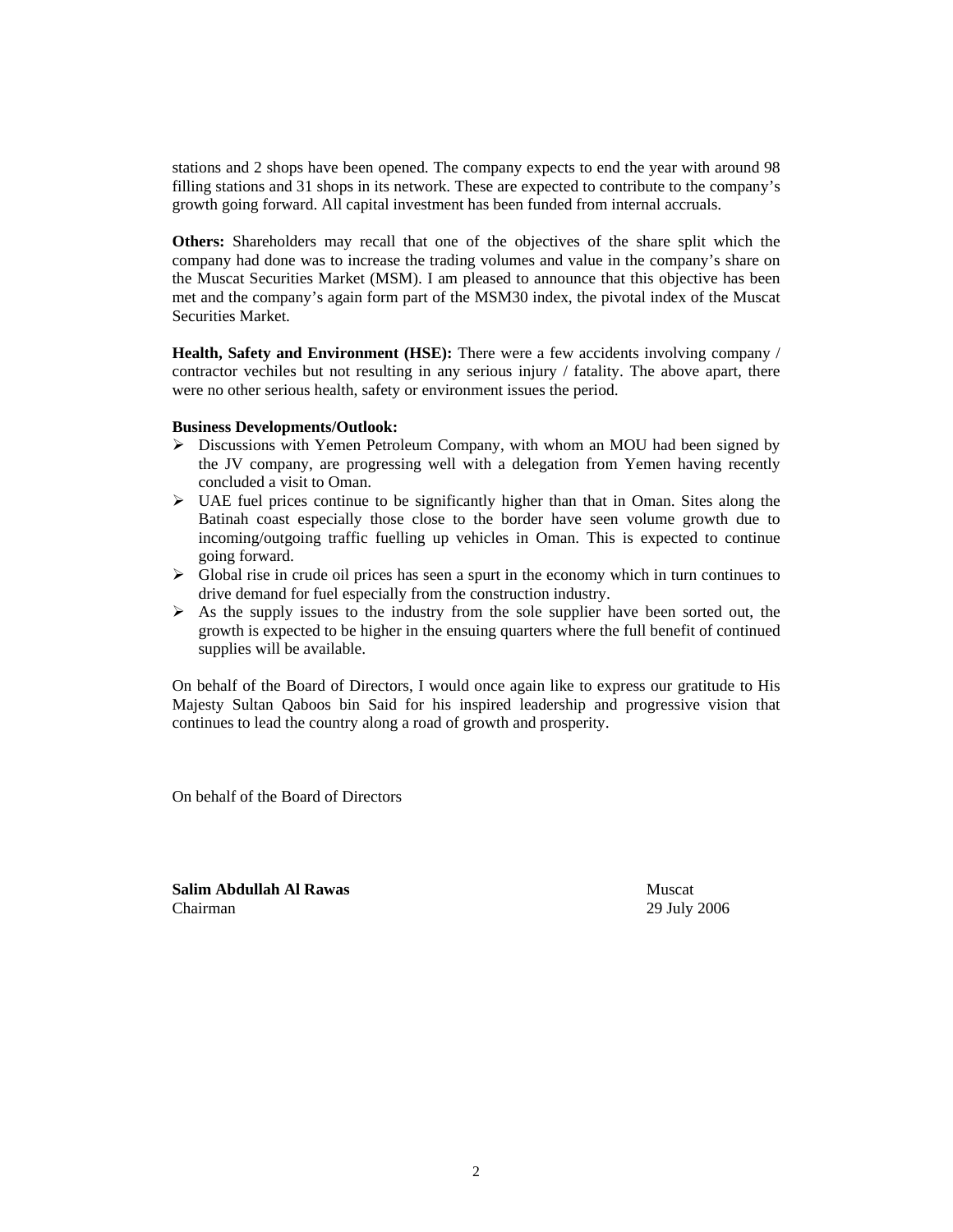

UNAUDITED SUMMARY OF PERFORMANCE 30 JUNE 2006

|                          | 6 months ended                        |        | 12 months ended                       |                                        |
|--------------------------|---------------------------------------|--------|---------------------------------------|----------------------------------------|
|                          | 30-06-2006<br>RO                      |        | 30-06-2005<br>RO                      | 31-12-2005<br><b>RO</b>                |
| <b>Total Assets</b>      | 28,133,816                            |        | 23,964,966                            | 26,414,270                             |
| <b>Total Liabilities</b> | 15,249,416                            |        | 11,666,981                            | 12,368,383                             |
| <b>Net Assets</b>        | 12,884,400                            |        | 12,297,985                            | 14,045,887                             |
| Net Assets per share     | $0.200$ *                             |        | 1.907                                 | 2.178                                  |
| <b>Current Ratio</b>     | 1.227                                 |        | 1.328                                 | 1.410                                  |
|                          |                                       |        |                                       |                                        |
|                          | 6 months ended<br><b>30 June 2006</b> |        | 6 months ended<br><b>30 June 2005</b> | 12 months ended<br>31 December<br>2005 |
| Gross Profit (RO)        | 5,341,228                             |        | 4,401,555                             | 9,414,229                              |
| Gross Profit Margin (%)  | 9.9                                   |        | 10.8                                  | 10.4                                   |
| Net Profit (RO)          | 1,774,763                             |        | 1,456,103                             | 3,222,165                              |
| Earnings per share (RO)  | 0.027                                 | $\ast$ | 0.221                                 | 0.492                                  |

\* Post share split in the ratio of 10 shares for every 1 share. The simple average EPS is given above.

The waighted average EPS for the period is RO 0.106 (see note 11)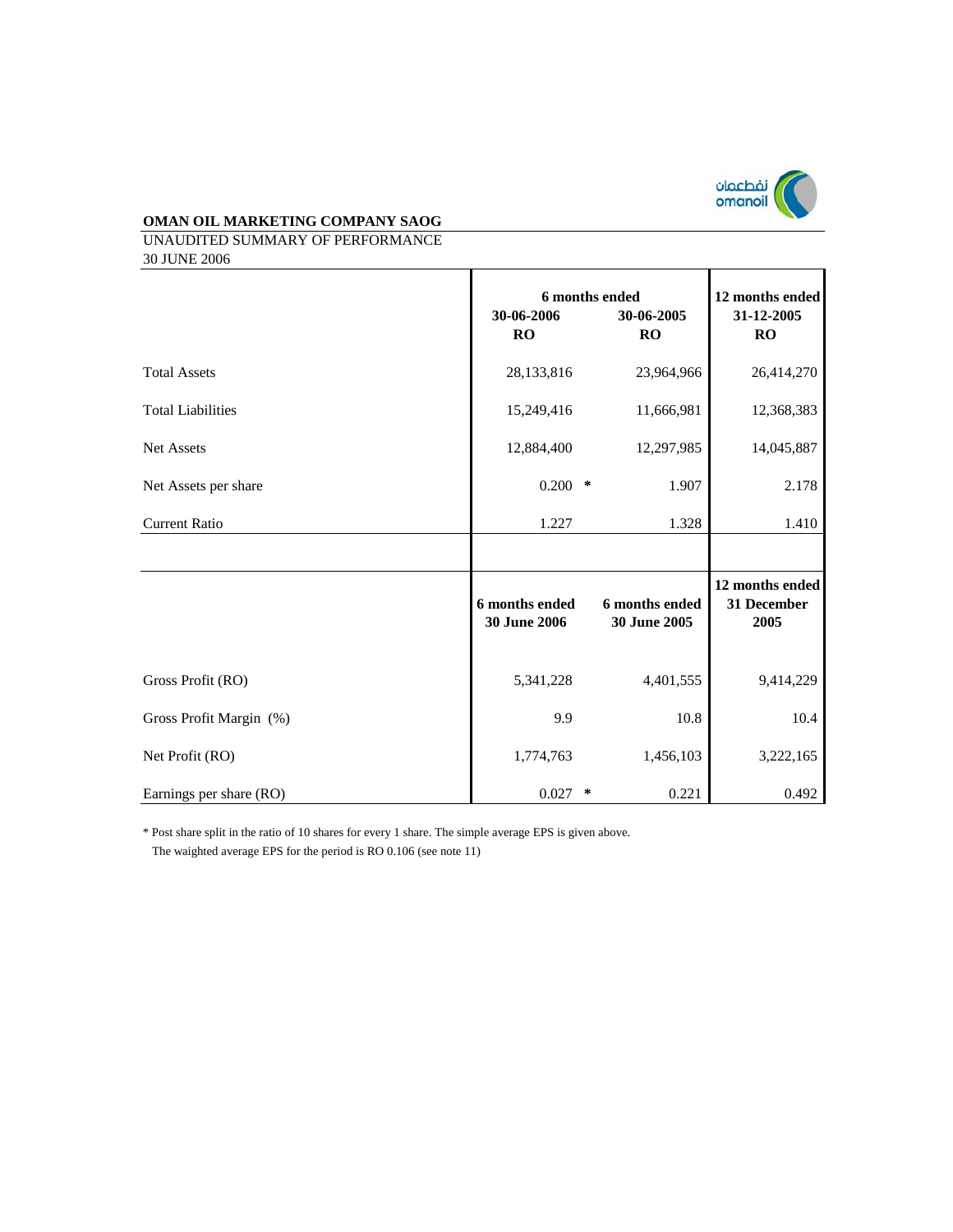

### **Unaudited Income statement**

*for the period ended 30th June* 

|                                                     |                | 6 months ended |                | 12 months ended |
|-----------------------------------------------------|----------------|----------------|----------------|-----------------|
|                                                     |                | 30/06/2006     | 30/06/2005     | 31/12/2005      |
|                                                     | <b>Notes</b>   | RO             | <b>RO</b>      | <b>RO</b>       |
| <b>Sales</b>                                        |                | 53,978,987     | 40,612,969     | 90,242,729      |
| Cost of sales                                       |                | (48, 637, 759) | (36, 211, 414) | (80, 828, 500)  |
| <b>GROSS PROFIT</b>                                 |                | 5,341,228      | 4,401,555      | 9,414,229       |
| Marketing, distribution and administration expenses | 9              | (3,306,515)    | (2,605,500)    | (5,429,963)     |
| Advertising expenses                                |                | (216,995)      | (161, 311)     | (394, 577)      |
| Other operating income                              |                | 181,376        | 28,683         | 144,873         |
| PROFIT FROM OPERATIONS                              |                | 1,999,094      | 1,663,427      | 3,734,563       |
| Share of net profit from joint venture              |                | $\bf{0}$       |                | 27,526          |
| Net finance (charges) income                        | 10             | (67, 218)      | (13, 324)      | (70, 309)       |
| PROFIT BEFORE INCOME TAX                            |                | 1,931,877      | 1,650,103      | 3,691,780       |
| Income tax                                          | $\overline{7}$ | (157, 114)     | (194,000)      | (469, 615)      |
| <b>NET PROFIT FOR THE PERIOD</b>                    |                | 1,774,763      | 1,456,103      | 3,222,165       |
| <b>BASIC EARNINGS PER SHARE</b>                     | 11             | $0.027$ *      | 0.221          | 0.492           |
|                                                     |                |                |                |                 |

\* Post share split in the ratio of 10 shares for every 1 share. The simple average EPS is given above. The waighted average EPS for the period is RO 0.106 (see note 11)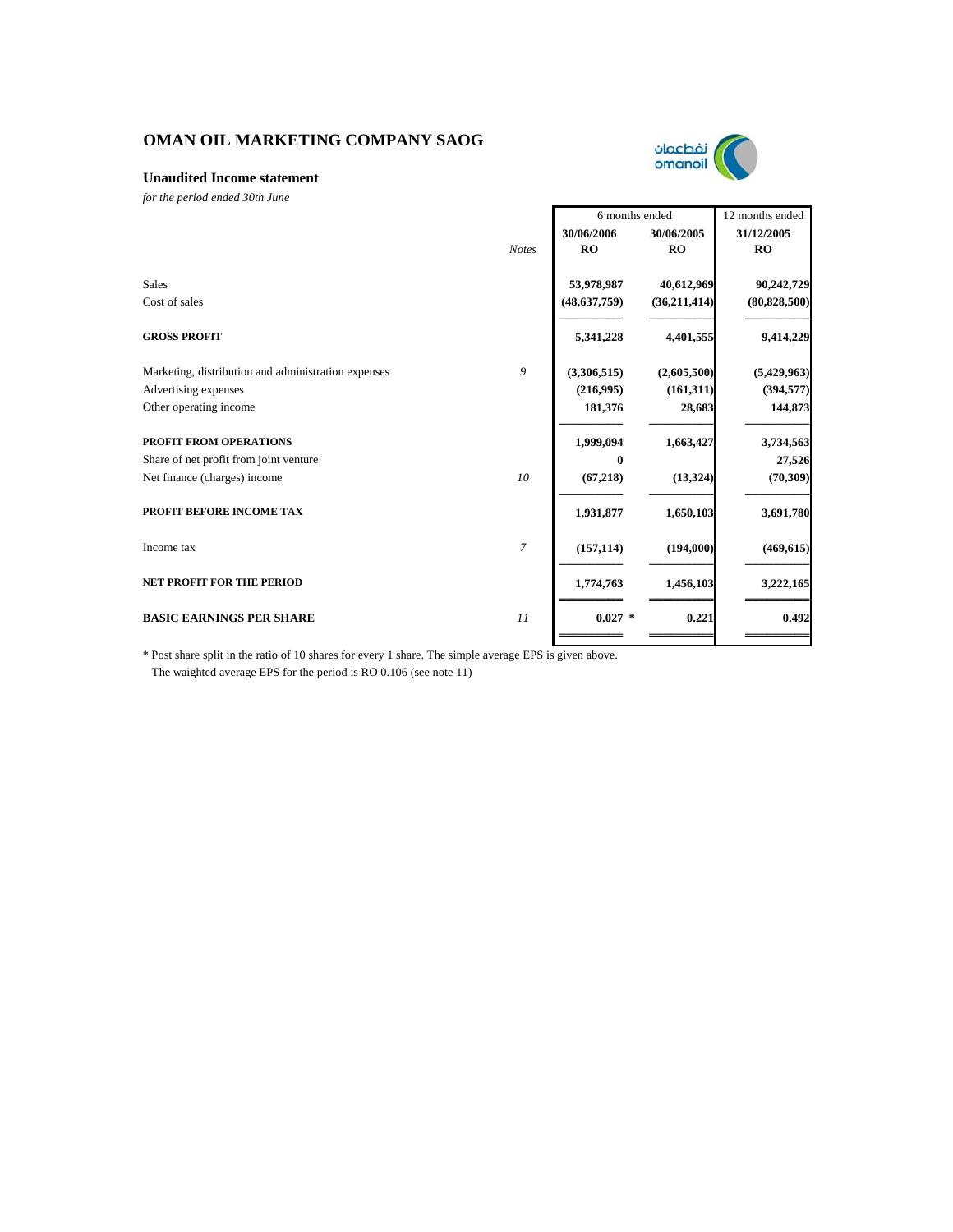

*as at 30 June*

|                                                                 |                | 6 months ended |            | 12 months ended |  |
|-----------------------------------------------------------------|----------------|----------------|------------|-----------------|--|
|                                                                 |                | 30/06/2006     | 30/06/2005 | 31/12/2005      |  |
|                                                                 | <b>Notes</b>   | <b>RO</b>      | <b>RO</b>  | <b>RO</b>       |  |
|                                                                 |                |                |            |                 |  |
| <b>NON-CURRENT ASSETS</b>                                       |                |                |            |                 |  |
| Property, plant and equipment                                   | $\mathfrak{1}$ | 9,967,629      | 9,059,522  | 9,634,075       |  |
| Interest in Joint Venture                                       |                | 47,526         | 20,000     | 47,526          |  |
| Deferred tax                                                    |                | 56,594         | 49,759     | 23,896          |  |
|                                                                 |                |                |            |                 |  |
| TOTAL NON-CURRENT ASSETS                                        |                | 10,071,749     | 9,129,281  | 9,705,497       |  |
| <b>CURRENT ASSETS</b>                                           |                |                |            |                 |  |
| Inventories                                                     | $\overline{c}$ | 2,765,429      | 3,002,697  | 2,111,309       |  |
| Accounts receivable and prepayments                             | $\mathfrak{Z}$ | 14,357,026     | 11,178,549 | 12,296,774      |  |
| Bank balances and cash                                          | 13             | 939,612        | 654,439    | 2,300,690       |  |
|                                                                 |                |                |            |                 |  |
| <b>TOTAL CURRENT ASSETS</b>                                     |                | 18,062,067     | 14,835,685 | 16,708,773      |  |
| <b>TOTAL ASSETS</b>                                             |                | 28,133,816     | 23,964,966 | 26,414,270      |  |
|                                                                 |                |                |            |                 |  |
| <b>EQUITY</b>                                                   |                |                |            |                 |  |
| Share capital                                                   | $\overline{4}$ | 6,450,000      | 6,450,000  | 6,450,000       |  |
| Statutory reserve                                               | 12             | 2,150,000      | 2,150,000  | 2,150,000       |  |
| Retained earnings                                               |                | 4,284,400      | 3,697,985  | 5,445,887       |  |
| <b>TOTAL EQUITY</b>                                             |                | 12,884,400     | 12,297,985 | 14,045,887      |  |
| <b>NON-CURRENT LIABILITIES</b>                                  |                |                |            |                 |  |
| Employees' end of service benefits                              | 5              | 323,335        | 304,604    | 310,642         |  |
| Provision for site restoration and abandonment cost             |                | 207,678        | 189,854    | 207,678         |  |
| TOTAL NON-CURRENT LIABILITIES                                   |                | 531,013        | 494,458    | 518,320         |  |
| <b>CURRENT LIABILITIES</b>                                      |                |                |            |                 |  |
| Accounts payable and accruals                                   | 6              | 10,119,738     | 8,142,486  | 8,169,566       |  |
| Short-term loan                                                 | 14             | 4,000,000      | 2,500,000  | 2,900,000       |  |
| Income tax                                                      | 7              | 259,850        | 232,391    | 457,891         |  |
| Environmental provision                                         | 8              | 338,816        | 297,646    | 322,606         |  |
| <b>TOTAL CURRENT LIABILITIES</b>                                |                | 14,718,403     | 11,172,523 | 11,850,063      |  |
| TOTAL EQUITY AND LIABILITIES                                    |                | 28, 133, 816   | 23,964,966 | 26,414,270      |  |
| <b>NET ASSETS PER SHARE</b>                                     |                | $0.200*$       | 1.907      | 2.178           |  |
| * Post share split in the ratio of 10 shares for every 1 share. |                |                |            |                 |  |

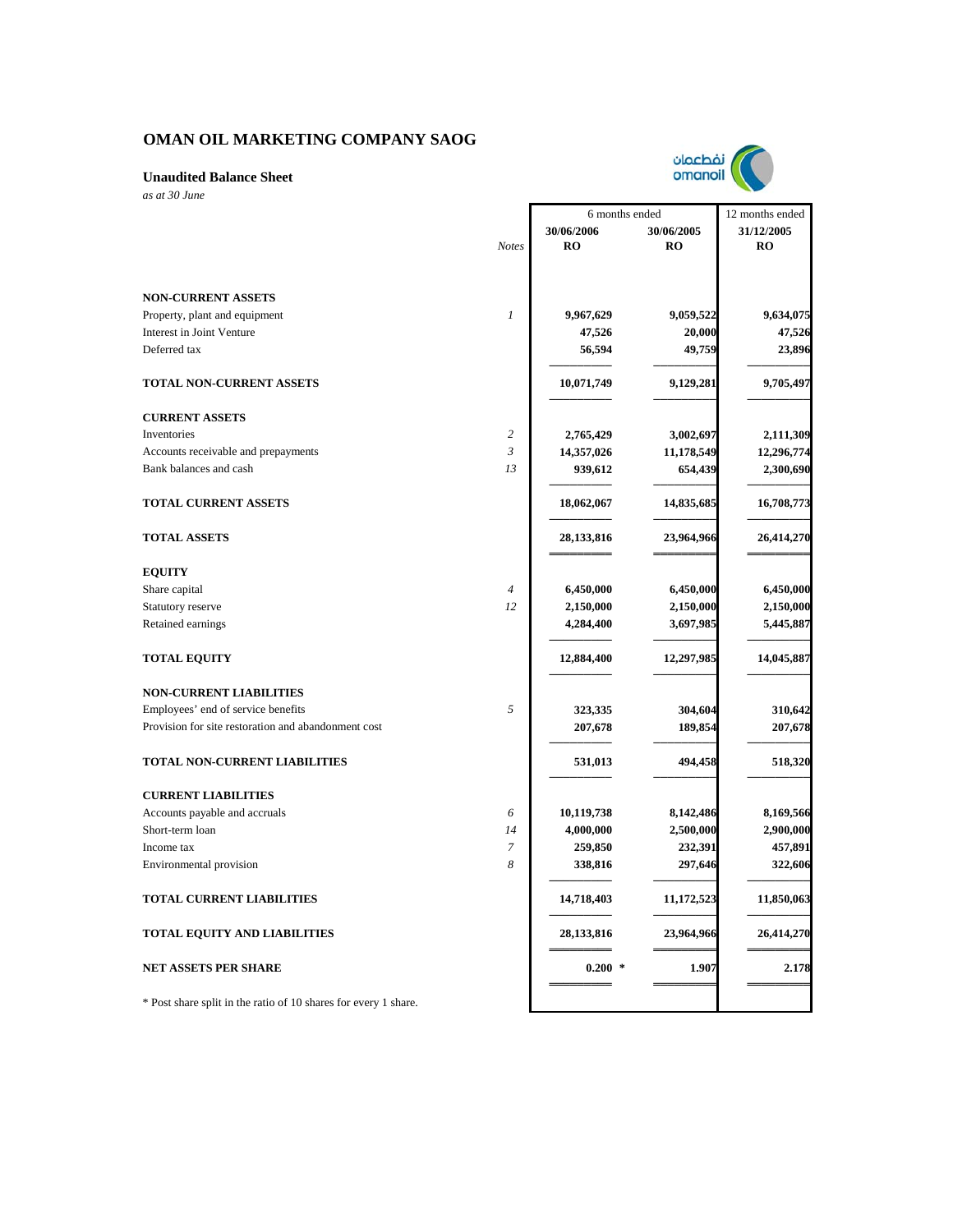## **Unaudited Statement of changes in equity**



*for the period ended 30 June*

|                                | <b>Share</b><br>capital | <b>Statutory</b><br>reserve | <b>Retained</b><br>earnings | <b>Total</b> |
|--------------------------------|-------------------------|-----------------------------|-----------------------------|--------------|
|                                | RO                      | RO                          | RO                          | RO           |
| 1 January 2005                 | 6,450,000               | 2,150,000                   | 4,210,632                   | 12,810,632   |
| Dividends paid - 2004          |                         |                             | (1,935,000)                 | (1,935,000)  |
| Net profit for the year        |                         |                             | 3,222,165                   | 3,222,165    |
| Director's remuneration        |                         |                             | (51,910)                    | (51,910)     |
| 31 December 2005               | 6,450,000               | 2,150,000                   | 5,445,887                   | 14,045,887   |
| 1 January 2006                 | 6,450,000               | 2,150,000                   | 5,445,887                   | 14,045,887   |
| Dividends paid - 2005          |                         |                             | (2,902,500)                 | (2,902,500)  |
| Net profit for the period      |                         |                             | 1,774,763                   | 1,774,763    |
| <b>Director's remuneration</b> |                         |                             | (33,750)                    | (33,750)     |
| <b>30 June 2006</b>            | 6,450,000               | 2,150,000                   | 4,284,400                   | 12,884,400   |
| 1 January 2005                 | 6,450,000               | 2,150,000                   | 4,210,632                   | 12,810,632   |
| Dividends paid - 2004          |                         |                             | (1,935,000)                 | (1,935,000)  |
| Net profit for the period      |                         |                             | 1,456,103                   | 1,456,103    |
| Director's remuneration        |                         |                             | (33,750)                    | (33,750)     |
| 30 June 2005                   | 6,450,000               | 2,150,000                   | 3,697,985                   | 12,297,985   |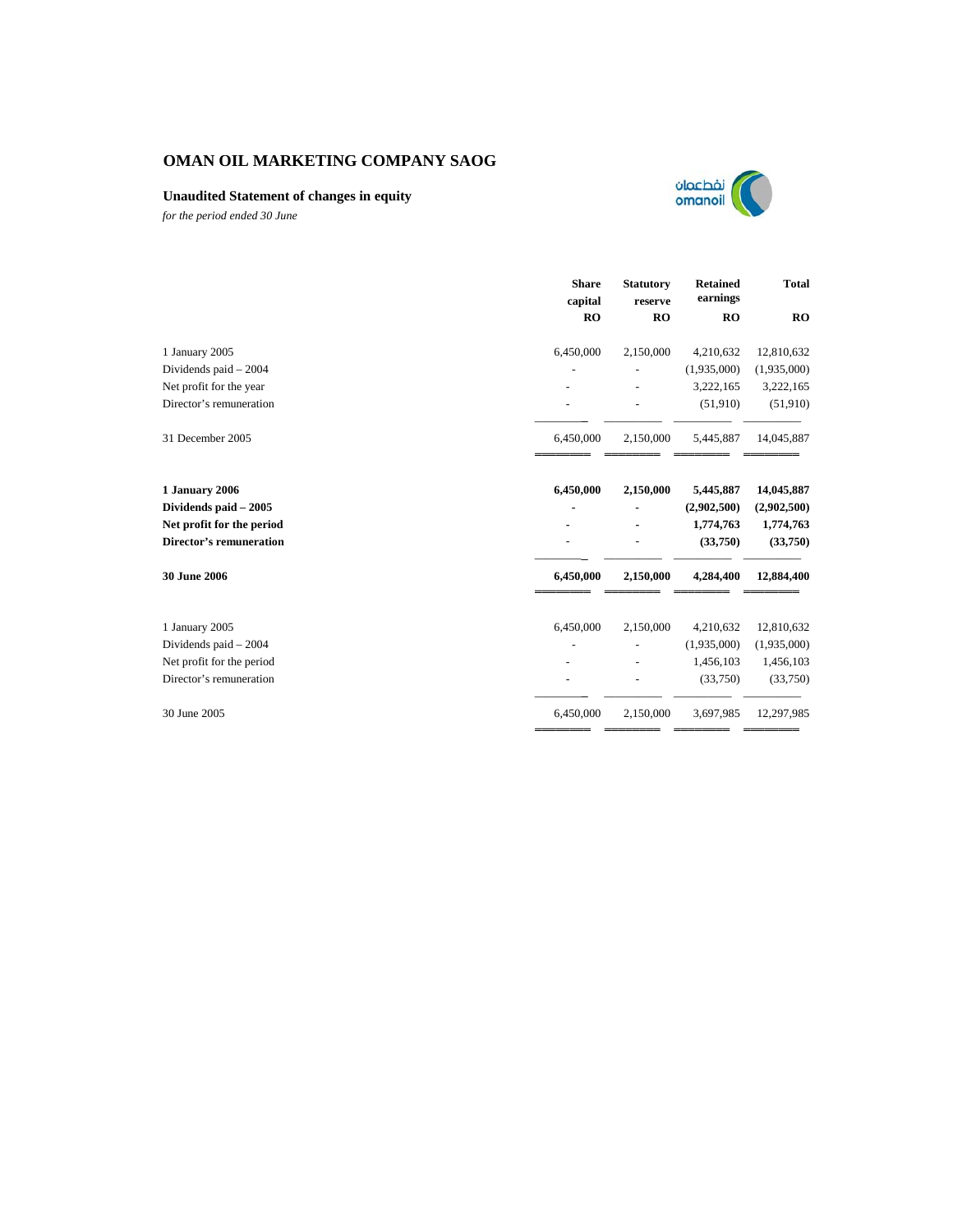

## **Unaudited Cash flow statement**

*for the period ended 30 June*

|                                                              |                  | 6 months ended |             | 12 months ended        |
|--------------------------------------------------------------|------------------|----------------|-------------|------------------------|
|                                                              |                  | 30/06/2006     | 30/06/2005  | 31/12/2005             |
|                                                              | Note             | <b>RO</b>      | RO          | RO                     |
| <b>OPERATING ACTIVITIES</b>                                  |                  |                |             |                        |
| Profit before income taxes and after Directors' remuneration |                  |                | 1,616,353   |                        |
| Less: Share of profit from joint venture                     |                  | 1,898,127      |             | 3,639,870              |
|                                                              |                  | 0<br>1,898,127 | 1,616,353   | (27, 526)<br>3,612,344 |
| Adjustments for:                                             |                  |                |             |                        |
| Depreciation                                                 | $\boldsymbol{l}$ | 685,901        | 554,771     | 1,216,980              |
| Accrual for employees' end of service benefits               |                  | 27,844         | 29,219      | 49,351                 |
| Loss on disposal of property, plant and equipment            |                  | (5, 498)       | 6,346       | 41,393                 |
| Impairment of property, plant and equipment                  |                  |                |             |                        |
| Interest income                                              |                  | (3,213)        | (16, 148)   | (53, 776)              |
| Interest expense                                             |                  | 70,430         | 29,472      | 124,085                |
| Operating profit before working capital changes:             |                  | 2,673,591      | 2,220,013   | 4,990,377              |
| Inventories                                                  | $\overline{c}$   | (654, 120)     | (1,484,803) | (593, 415)             |
| Receivables                                                  | 3                | (2,060,252)    | (115, 627)  | (1, 233, 852)          |
| Payables                                                     | 6                | 1,966,338      | 1,228,652   | 1,291,830              |
| Cash from operations                                         |                  | 1,925,558      | 1,848,235   | 4,454,940              |
| Interest paid                                                |                  | (70, 430)      | (29, 472)   | (124, 085)             |
| Employees' end of service benefits paid                      | 5                | (15, 151)      | (46,989)    | (61, 083)              |
| Income tax paid                                              | $\overline{7}$   | (387, 853)     | (297,906)   | (292, 158)             |
|                                                              |                  |                |             |                        |
| Net cash flow from operating activities                      |                  | 1,452,124      | 1,473,868   | 3,977,614              |
| <b>INVESTING ACTIVITIES</b>                                  |                  |                |             |                        |
| Investment in joint venture                                  |                  |                |             |                        |
| Purchase of property, plant and equipment                    | 1                | (1,019,415)    | (606, 244)  | (1,951,703)            |
| Proceeds from disposal of property, plant and equipment      |                  | 5,500          | 21,095      | 71,431                 |
| Interest income                                              |                  | 3,213          | 16,148      | 53,776                 |
| Net cash used in investing activities                        |                  | (1,010,702)    | (569,001)   | (1,826,495)            |
| <b>FINANCING ACTIVITIES</b>                                  |                  |                |             |                        |
| Dividends paid                                               |                  | (2,902,500)    | (1,935,000) | (1,935,000)            |
| (Decrease) increase in short term loan                       | 14               | 1,100,000      | 1,000,000   | 1,400,000              |
| Net cash flow from financing activities                      |                  | (1,802,500)    | (935,000)   | (535,000)              |
| (DECREASE) INCREASE IN CASH                                  |                  | (1,361,078)    | (30, 133)   | 1,616,118              |
| Cash at the beginning of the year                            |                  | 2,300,690      | 684,572     | 684,572                |
| <b>CASH AT THE END OF THE YEAR</b>                           | 13               | 939,612        | 654,439     | 2,300,690              |
|                                                              |                  |                |             |                        |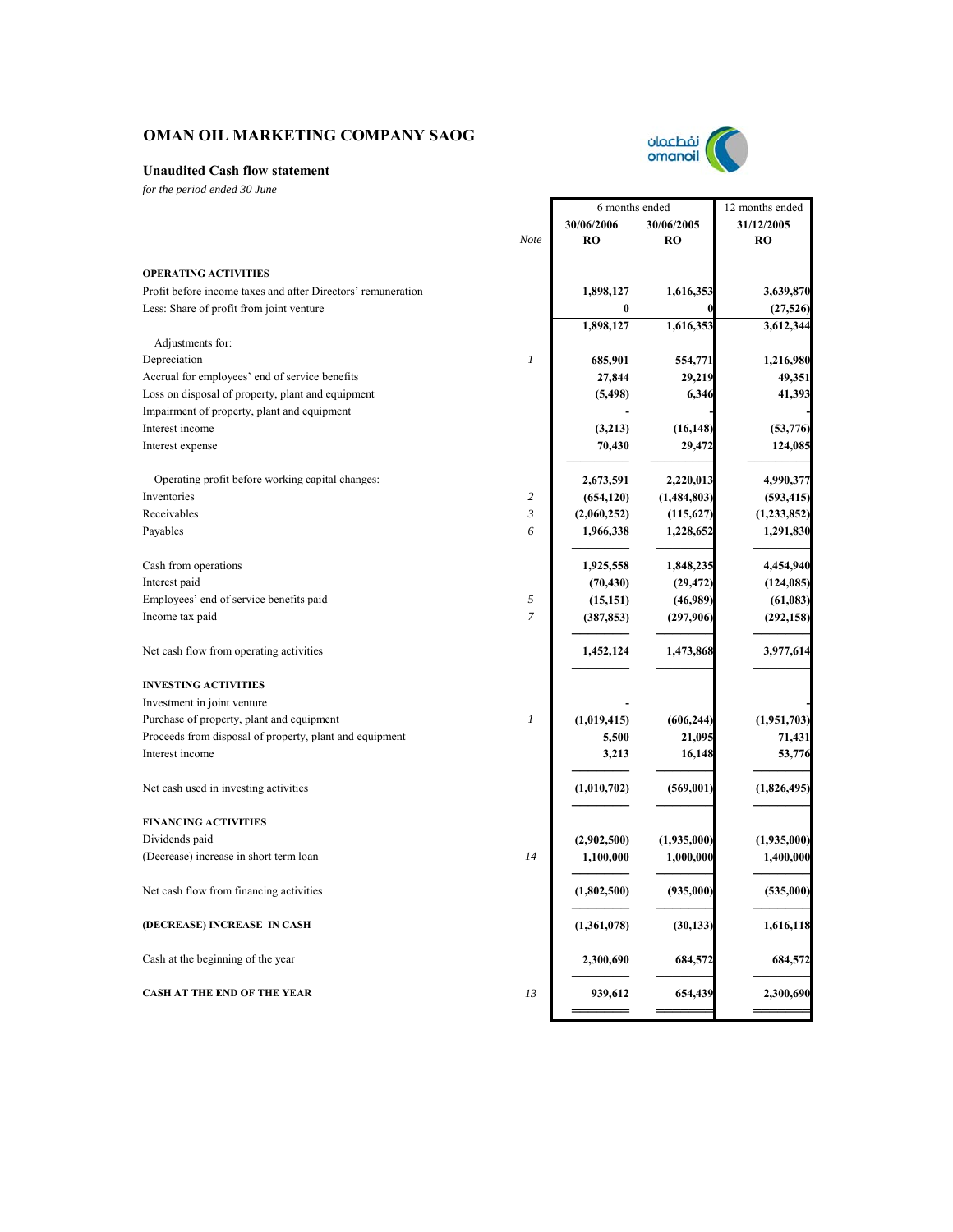## **Notes to the unaudited financial statements**

(*Forming part of the financial statements)*



## **1) Property, plant and equipment**

|                                                          |                  | Plant,         |                          |                |
|----------------------------------------------------------|------------------|----------------|--------------------------|----------------|
|                                                          |                  | equipment      | Assets under             |                |
|                                                          | <b>Buildings</b> | and vehicles   | construction             | <b>Total</b>   |
|                                                          | RO               | R <sub>O</sub> | RO.                      | R <sub>O</sub> |
| Balance at 1 January 2006, net of                        |                  |                |                          |                |
| accumulated depreciation                                 | 1,942,667        | 6,843,169      | 848,239                  | 9,634,075      |
| <b>Additions</b>                                         |                  |                | 1,019,415                | 1,019,415      |
| Transfers                                                | 223,220          | 702,091        | (925,311)                | $\mathbf{0}$   |
| Disposals                                                | $\mathbf{0}$     | (2)            | $\overline{\phantom{0}}$ | (2)            |
| Depreciation for the period                              | (73,365)         | (612, 494)     | $\overline{\phantom{0}}$ | (685, 859)     |
| Balance at 30 June 2006, net of accumulated depreciation | 2,092,522        | 6,932,764      | 942,343                  | 9,967,629      |
| Property, plant and equipment:                           |                  |                |                          |                |
| Cost                                                     | 2,654,219        | 11,844,020     | 942,343                  | 15,440,582     |
| Accumulated depreciation                                 | (561, 697)       | (4,911,256)    | $\overline{\phantom{a}}$ | (5,472,953)    |
| Net carrying amount                                      | 2,092,522        | 6,932,764      | 942,343                  | 9,967,629      |
|                                                          |                  |                |                          |                |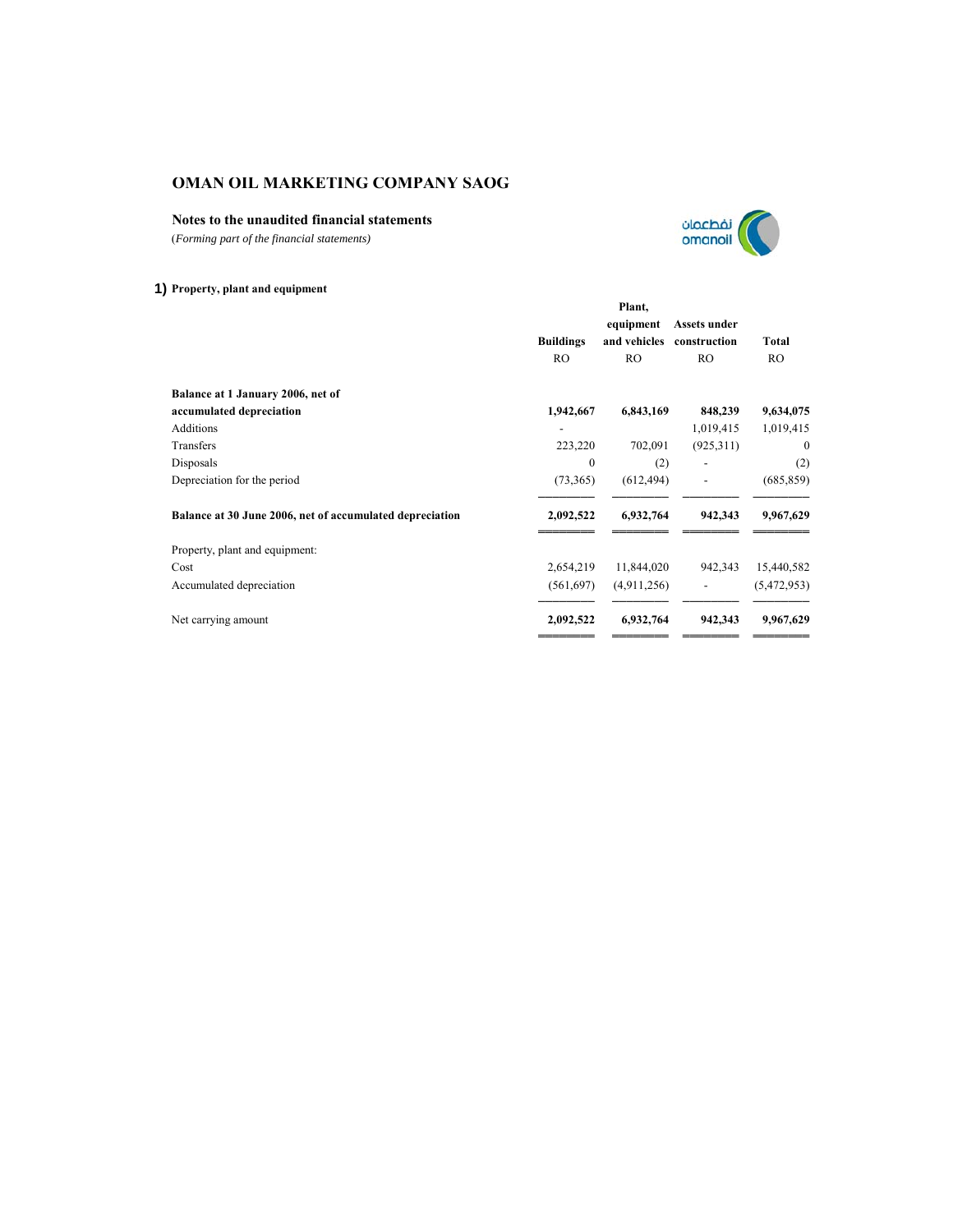**Notes to the unaudited financial statements**

(*Forming part of the financial statements)*



| 2) Inventories                         |                         |                         |                         |
|----------------------------------------|-------------------------|-------------------------|-------------------------|
|                                        | 30/06/2006<br><b>RO</b> | 30/06/2005<br><b>RO</b> | 31/12/2005<br><b>RO</b> |
| Oil and lubricants                     | 2,746,754               | 2,982,841               | 2,091,453               |
| <b>Stores</b>                          | 18,675                  | 19,856                  | 19,856                  |
|                                        | 2,765,429               | 3,002,697               | 2,111,309               |
| 3) Accounts receivable and prepayments |                         |                         |                         |
|                                        | 30/06/2006              | 30/06/2005              | 31/12/2005              |
|                                        | <b>RO</b>               | <b>RO</b>               | RO                      |
| Trade receivables                      | 13,549,134              | 11,102,342              | 11,811,651              |
| Less: impairment provision             | (830, 937)              | (498, 986)              | (575, 183)              |
|                                        | 12,718,197              | 10,603,356              | 11,236,468              |
| Amounts due from related parties       | 376,657                 |                         | 341,823                 |
| Other receivables                      | 594,040                 | 222,845                 | 262,126                 |
| Prepaid expenses                       | 668,132                 | 352,348                 | 456,357                 |
|                                        | 14,357,026              | 11,178,549              | 12,296,774              |
|                                        |                         |                         |                         |

Changes to the level of impairment provision for trade accounts receivable during the period are as follows

|                                     | 30/06/2006<br>RO | 30/06/2005<br>RO | 31/12/2005<br>RO |
|-------------------------------------|------------------|------------------|------------------|
| Balance at 1 January                | 575,183          | 300,262          | 300,262          |
| Provided during the period          | 262,039          | 202,549          | 297,549          |
| Written off during the period - net | (6,285)          | (3,825)          | (22, 628)        |
| Balance at 30 June                  | 830,937          | 498,986          | 575,183          |
|                                     |                  |                  |                  |

#### **4) Number of Shares**

|                                                                                                       | 30/06/2006<br><b>Number of shares</b> | 30/06/2005                                      | 31/12/2005<br>Number of shares Number of shares |
|-------------------------------------------------------------------------------------------------------|---------------------------------------|-------------------------------------------------|-------------------------------------------------|
| 3,225,000 Multi-vote shares of RO 0.1 each<br>$(2005 322,500 \text{ Multi-vote shares of RO 1 each})$ | 3,225,000                             | 322,500                                         | 322,500                                         |
| 61,275,000 Ordinary shares of RO 0.1 each<br>$(2005 6, 127, 500$ Ordinary shares of RO 1 each)        | 61,275,000                            | 6,127,500                                       | 6,127,500                                       |
|                                                                                                       | 64,500,000                            | 6,450,000                                       | 6,450,000                                       |
|                                                                                                       | 30/06/2006<br><b>Number of shares</b> | 30/06/2005<br>Number of shares Number of shares | 31/12/2005                                      |
| Oman Oil Company SAOC - Multi-vote shares<br>- Ordinary shares                                        | 3,225,000<br>28,380,000               | 322,500<br>2,838,000                            | 322,500<br>2,838,000                            |
|                                                                                                       | 31,605,000                            | 3,160,500                                       | 3,160,500                                       |

The share holders at the annual General Meeting held on 25th March, 2006 had approved a share split in the ratio of 10 shares of 100 baisa each for every 1 share of RO 1 held in the company.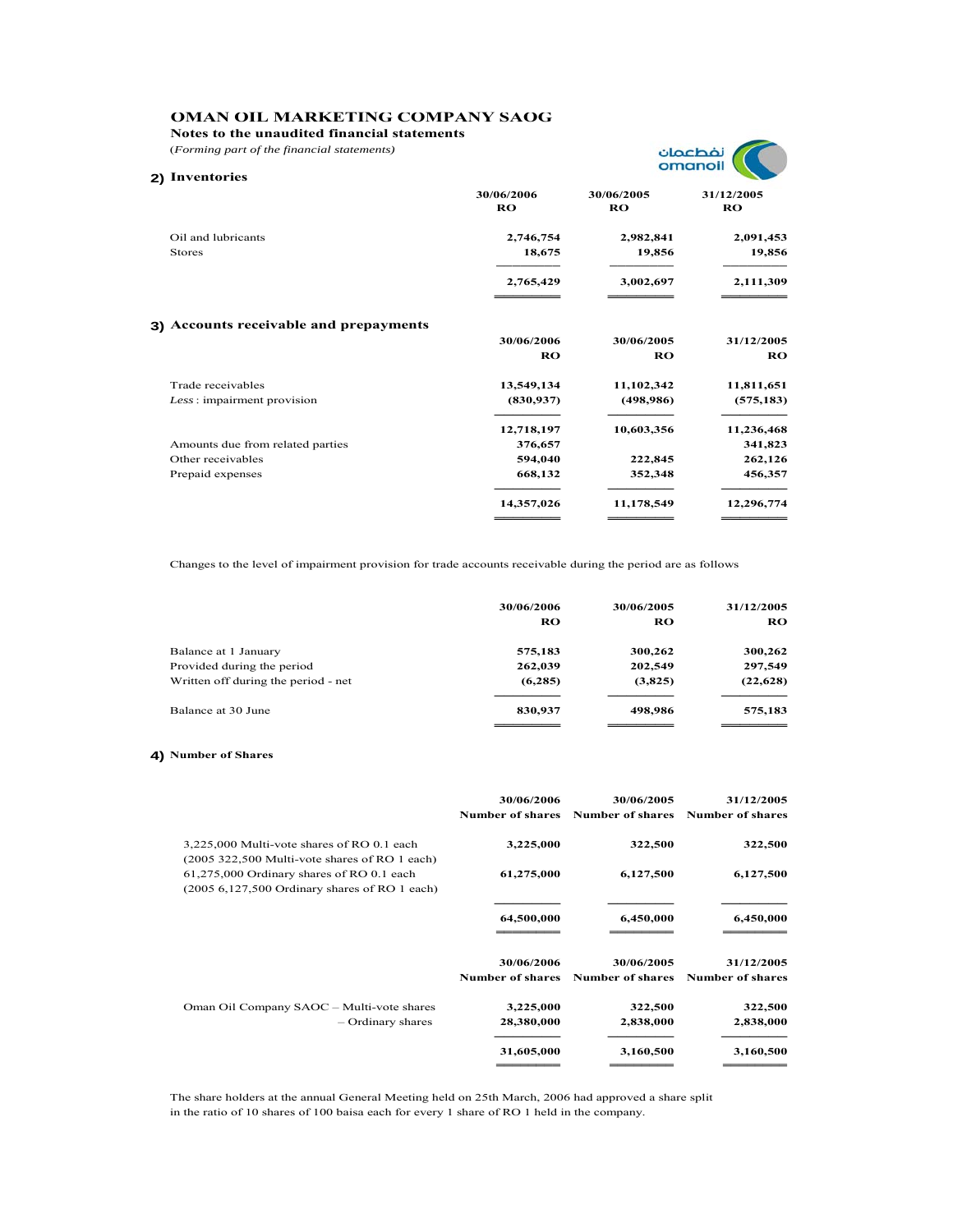### **Notes to the unaudited financial statements**

(*Forming part of the financial statements)*



## **5) Employee's end of service benefits**

|                                                                            | 30/06/2006<br>RO | 30/06/2005<br><b>RO</b> | 31/12/2005<br>RO |
|----------------------------------------------------------------------------|------------------|-------------------------|------------------|
| Movements in the liability recognised in the balance sheet are as follows: |                  |                         |                  |
| Accrual as at 1 January                                                    | 310,642          | 322,374                 | 322,374          |
| Accrued during the period                                                  | 27,844           | 29,219                  | 49,351           |
| End of service benefits paid / adjustment                                  | (15, 151)        | (46,989)                | (61,083)         |
| Accrual as at 30 June                                                      | 323,335          | 304,604                 | 310,642          |
|                                                                            |                  |                         |                  |

## **6) Accounts payable and accruals**

|                                                                | 30/06/2006 | 30/06/2005 | 31/12/2005 |
|----------------------------------------------------------------|------------|------------|------------|
|                                                                | <b>RO</b>  | <b>RO</b>  | <b>RO</b>  |
| Trade accounts payable                                         | 9,212,738  | 7,490,844  | 7,193,910  |
| Accrued expenses                                               | 804,802    | 784,252    | 848,820    |
| Directors' remuneration                                        | 33,750     | 33,750     | 51,910     |
| Other payables                                                 | 68,448     | (166, 360) | 74,926     |
|                                                                | 10,119,738 | 8,142,486  | 8,169,566  |
| 7) Income tax                                                  |            |            |            |
|                                                                | 30/06/2006 | 30/06/2005 | 31/12/2005 |
|                                                                | <b>RO</b>  | <b>RO</b>  | <b>RO</b>  |
| Current liability:                                             |            |            |            |
| Current period                                                 | 189,812    | 164,000    | 417,000    |
| Prior years                                                    | 70,038     | 68,391     | 40,891     |
|                                                                | 259,850    | 232,391    | 457,891    |
| Income statement:                                              |            |            |            |
| Current period                                                 | 189,812    | 164,000    | 417,000    |
| Reversal of excess tax provision relating to earlier years     | 0          |            | (3,248)    |
| Deferred tax asset relating to the origination and reversal of |            |            |            |
| temporary differences                                          | (32, 698)  | 30,000     | 55,863     |
|                                                                | 157,114    | 194,000    | 469,615    |
| Deferred tax asset:                                            |            |            |            |
| At 1 January                                                   | 23,896     | 79,759     | 79,759     |
| Movement for the period                                        | 32,698     | (30,000)   | (55, 863)  |
| At 30 June                                                     | 56,594     | 49,759     | 23,896     |
|                                                                |            |            |            |